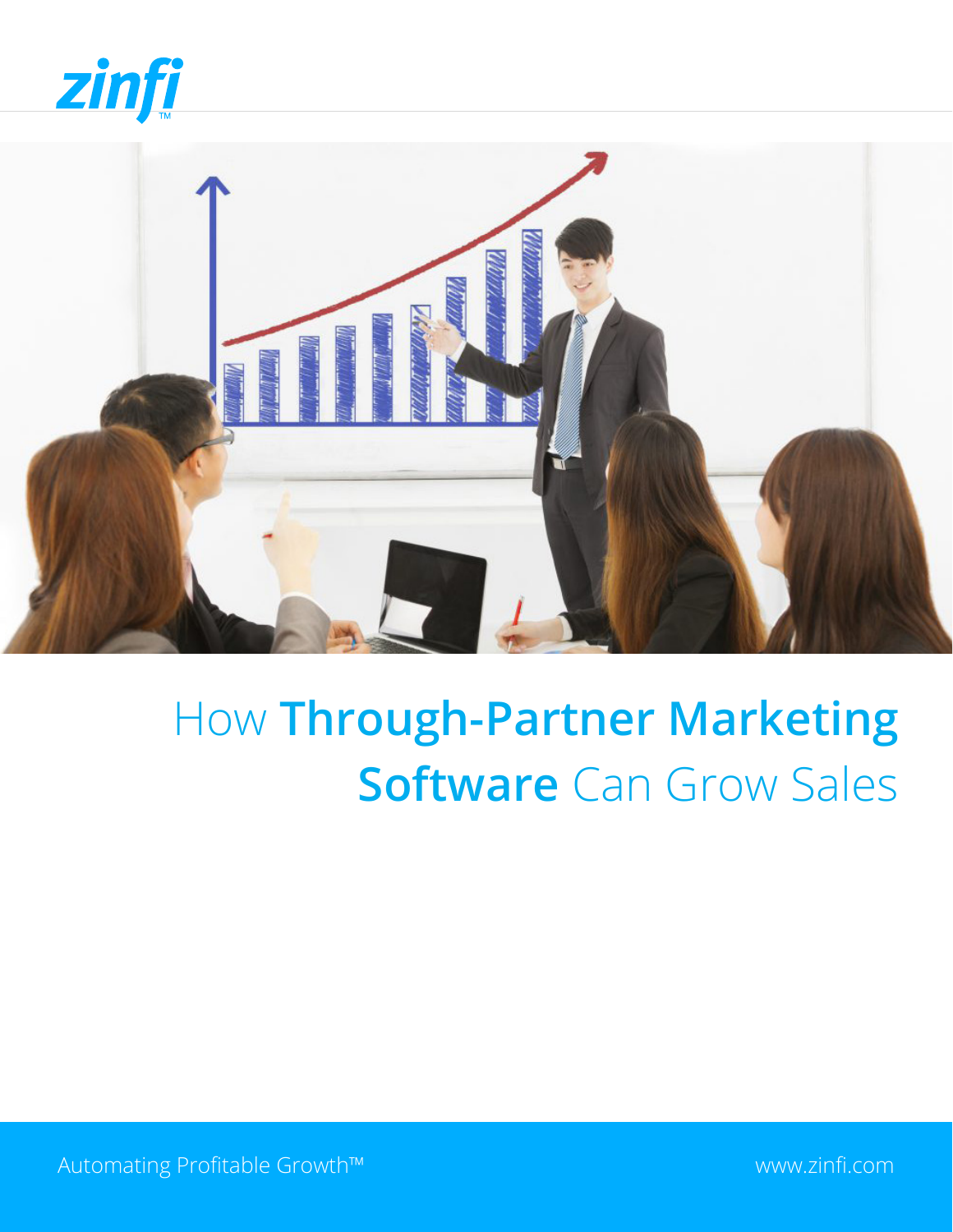

Through-partner marketing (TPM) software has been around for about a decade or so. There are several companies like **[ZINFI](http://www.zinfi.com/)** who provide **through-partner marketing software**, which can be a big help to vendors selling through the channel to build their indirect sales pipeline. In this article, we will discuss how a vendor can do this most effectively.

Before you deploy through-partner marketing software and enable your partners to drive demand, you need to think through a few things in a structured way:

*Through-partner marketing*<br>
software can help you and y *software can help you and your partner base significantly improve demand with the proper alignment and with the engagement of the right stakeholders in various stages of platform and campaign rollout.*  "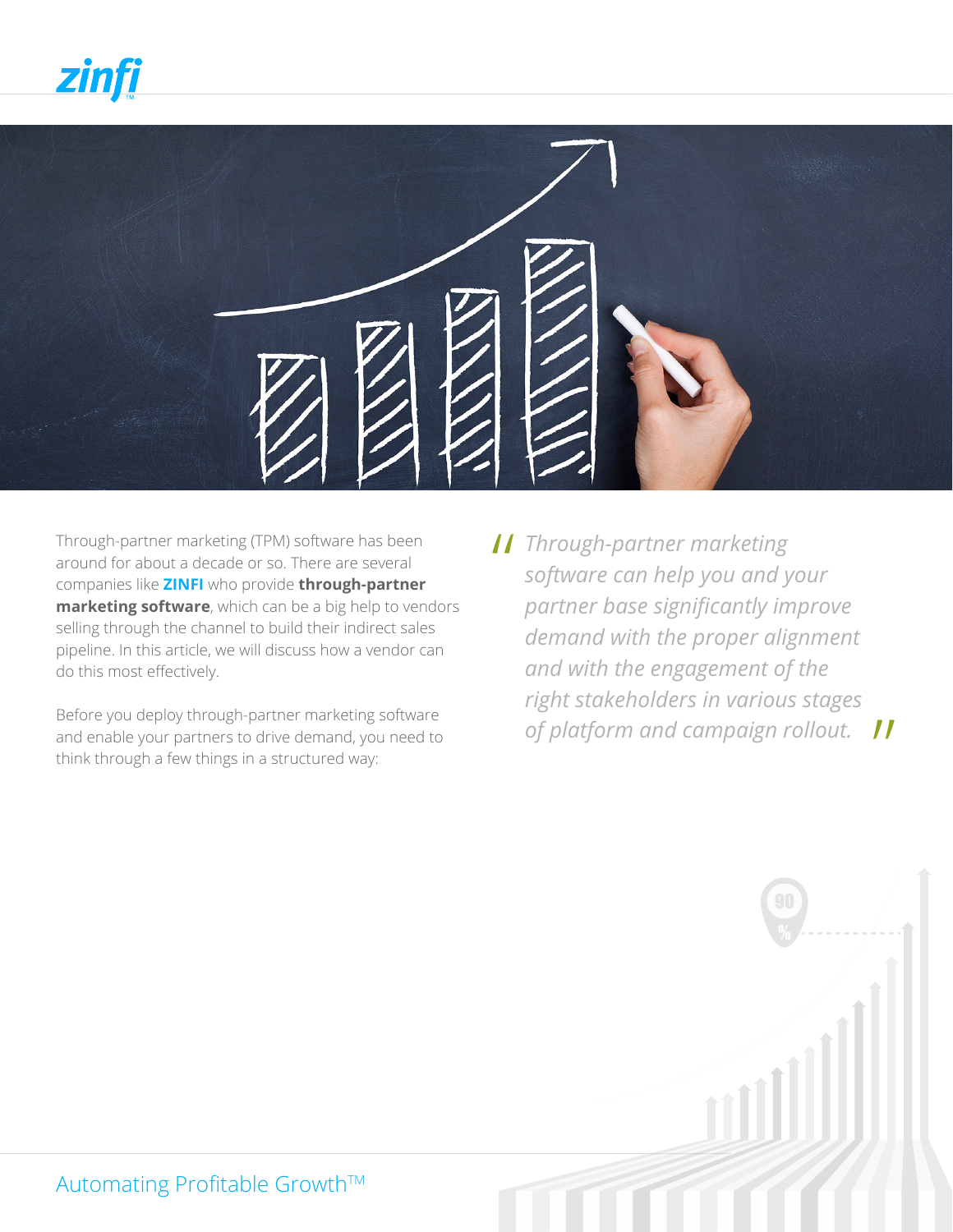- **11** Work with your internal sales<br>
team and external partner<br>
bese to identify the partners *team and external partner base to identify the partners that are driving most leads using various campaigns and tactics, and are engaging their own internal stake holders.* 
	- $\boldsymbol{\prime\prime}$
- **•** First, focus on the partners that are generating sales for you already. They've proven they know how to sell your products, so when they drive more demand you know they will be able to close.
- **•** Second, make sure you focus on providing **[horizontal](https://www.zinfi.com/products/partner-marketing-management/campaign-content-management/)  [campaigns](https://www.zinfi.com/products/partner-marketing-management/campaign-content-management/)** first so that partners who are already selling can benefit from leveraging assets that address the largest possible segment.
- **•** Third, configure your through-partner marketing software to provide **[lead distribution and](https://www.zinfi.com/products/partner-relationship-management/partner-lead-management/)  [management](https://www.zinfi.com/products/partner-relationship-management/partner-lead-management/)** capabilities. This way, when you distribute leads to partners or they generate leads on their own, you can **[track results](https://www.zinfi.com/products/partner-relationship-management/business-intelligence-reports/)** in the most effective way. Once you have completed these three core steps, then you can deploy your through-partner marketing software for the rest of your channel.

When you've aligned your **[through-partner marketing](https://www.zinfi.com/products/partner-marketing-management/overview/)  [software](https://www.zinfi.com/products/partner-marketing-management/overview/)** behind the right partners with the right content and have sorted through your lead management and distribution work, you, as a channel marketing manager, will have to also make sure your internal stake holders are behind this effort. It's not unusual for a client to properly deploy their through-partner marketing software but never really promote it internally to make the channel sales and support teams aware of it. Promotion is essential for success. The more you engage your internal sales team in driving your through-partner marketing software, they more they will feel invested in your successes as your partner base generates demand and closes sales.

Finally, don't forget to celebrate success. Too often we get busy with moving on from one quarter to the next and don't take the time to celebrate when things are going well. Celebration not only boosts morale—it can also drive platform adoption. Work with your internal sales team and external partner base to identify the partners that are driving most leads using various campaigns and tactics, and are engaging their own internal stake holders. Success is contagious. When you call out successes among various constituents of your channel—inside sales, field sales, distribution managers, distribution marketing, as we all as your channel partner base—you will see quarterly adoption rates for your through-partner marketing software rise.

Through-partner marketing software can help you and your partner base significantly improve demand with the proper alignment and with the engagement of the right stakeholders in various stages of platform and campaign rollout. This is not rocket science, but it does require thoughtful planning and execution.